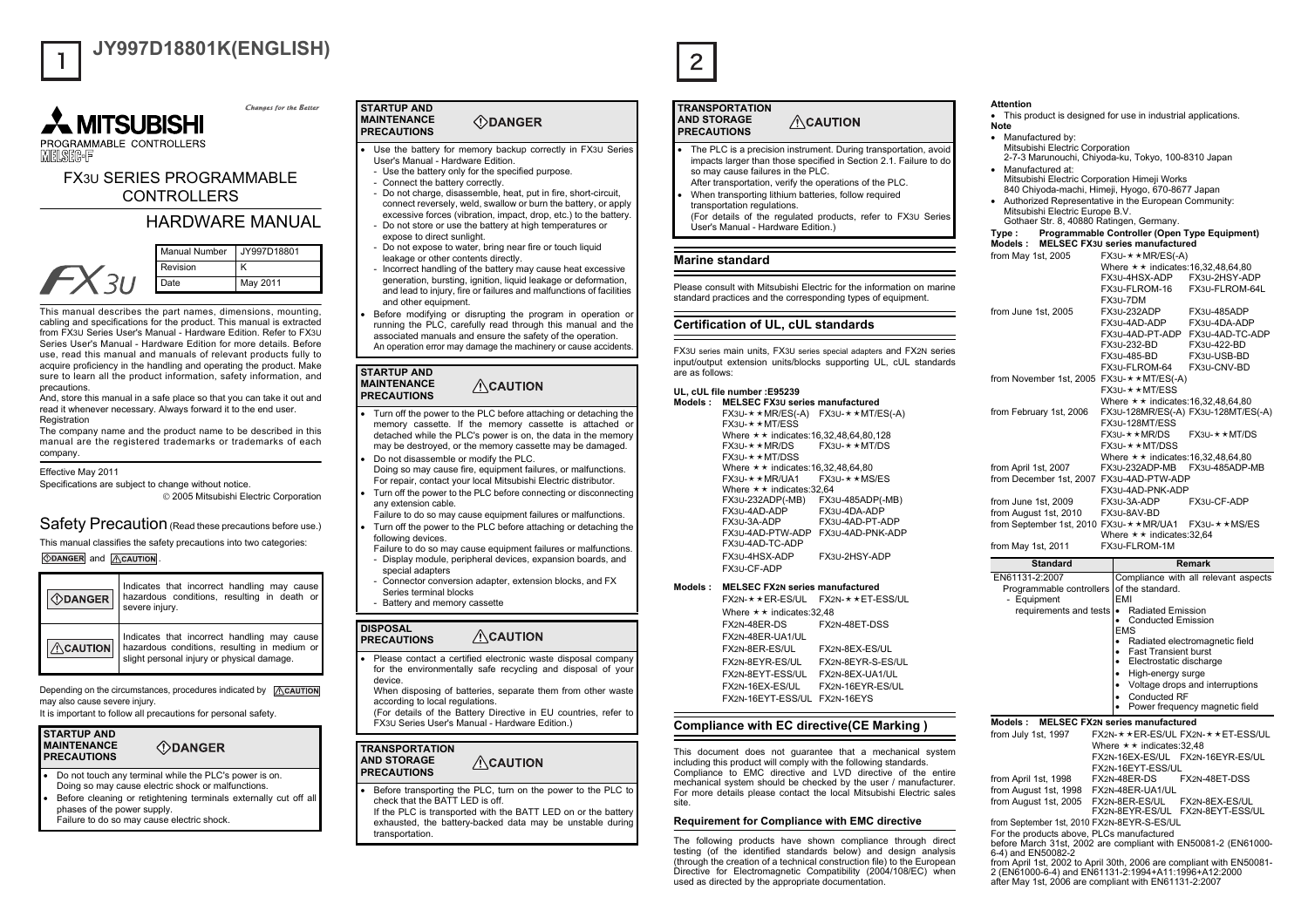| Standard                                                                                                                           | Remark                                                                                                                                                                                                                                                                                                                                                           |
|------------------------------------------------------------------------------------------------------------------------------------|------------------------------------------------------------------------------------------------------------------------------------------------------------------------------------------------------------------------------------------------------------------------------------------------------------------------------------------------------------------|
| EN61000-6-4:2007<br>- Generic emission<br>standard<br>Industrial environment<br>EN50081-2:1993<br>Electromagnetic<br>compatibility | Compliance with all relevant aspects<br>of the standard.<br>Emission-Enclosure port<br>Emission-Low voltage AC mains<br>port<br>Emission-Telecommunications/<br>٠<br>network port                                                                                                                                                                                |
| EN50082-2:1995<br>Electromagnetic<br>compatibility<br>- Generic immunity<br>standard<br>Industrial environment                     | Compliance with all relevant aspects<br>of the standard.<br>RF immunity<br>$\bullet$<br><b>Fast Transients</b><br>$\bullet$<br>ESD<br>٠<br>Conducted<br>$\bullet$<br>Power magnetic fields                                                                                                                                                                       |
| EN61131-2:1994<br>/A11:1996<br>/A12:2000<br>Programmable controllers<br>- Equipment<br>requirements and tests                      | Compliance with all relevant aspects<br>of the standard.<br>Radiated electromagnetic field<br><b>Fast transient burst</b><br>Electrostatic discharge<br>Damped oscillatory wave                                                                                                                                                                                  |
| EN61131-2:2007<br>Programmable controllers<br>- Equipment<br>requirements and tests                                                | Compliance with all relevant aspects<br>of the standard.<br><b>FMI</b><br>Radiated Emission<br><b>Conducted Emission</b><br><b>EMS</b><br>Radiated electromagnetic field<br>٠<br><b>Fast Transient burst</b><br>٠<br>Electrostatic discharge<br>٠<br>High-energy surge<br>٠<br>Voltage drops and interruptions<br>Conducted RF<br>Power frequency magnetic field |

## **Requirement for Compliance with LVD directive**

The following products have shown compliance through direct testing (of the identified standards below) and design analysis (through the creation of a technical construction file) to the European Directive for Low Voltage (2006/95/EC) when used as directed by the appropriate documentation.

| Type:<br>Models :                                     | Programmable Controller (Open Type Equipment)<br><b>MELSEC FX3U series manufactured</b> |
|-------------------------------------------------------|-----------------------------------------------------------------------------------------|
| from May 1st, 2005                                    | $FX3U-$ * $\star$ MR/ES(-A)                                                             |
|                                                       | Where $\star \star$ indicates: 16.32.48.64.80                                           |
| from November 1st, 2005 FX3U- $\star \star MT/ES(-A)$ |                                                                                         |
|                                                       | $FX31 - \star \star MT/FSS$                                                             |
|                                                       | Where $\star \star$ indicates: 16.32.48.64.80                                           |
| from February 1st, 2006                               | FX3U-128MR/ES(-A)                                                                       |
|                                                       | FX3U-128MT/ES(-A)                                                                       |
|                                                       | FX3U-128MT/ESS                                                                          |
|                                                       | $FX3U+ \star \star MR/DS$                                                               |
|                                                       | Where $\star \star$ indicates: 16.32.48.64.80                                           |
| from September 1st, 2010 FX3U- * ★ MR/UA1             |                                                                                         |
|                                                       | $FX3U \rightarrow \star MSS/ES$                                                         |
|                                                       | Where $\star \star$ indicates: 32.64                                                    |

| <b>Standard</b> |                | Remark                                                                                                                                                                                                 |
|-----------------|----------------|--------------------------------------------------------------------------------------------------------------------------------------------------------------------------------------------------------|
|                 | EN61131-2:2007 | The equipment has been assessed<br>Programmable controllers as a component for fitting in a<br>- Equipment suitable enclosure which meets the<br>requirements and tests requirements of EN61131-2:2007 |

## **Models :MELSEC FX2N series manufactured**

from July 1st, 1997 FX2N- $\star\star$ ER-ES/UL FX2N- $\star\star$ ET-ESS/UL Where  $\star \star$  indicates:32.48 FX2N-16EYR-ES/ULfrom April 1st, 1998 FX2N-48ER-DS from August 1st, 1998 FX2N-48ER-UA1/UL from August 1st, 2005 FX2N-8ER-ES/UL FX2N-8EYR-ES/UL from September 1st, 2010 FX2N-8EYR-S-ES/UL

For the products above, PLCs manufactured before March 31st, 2002 are compliant with IEC1010-1 from April 1st, 2002 to April 30th, 2006 are compliant with EN61131- 2:1994+A11:1996+A12:2000after May 1st, 2006 are compliant with EN61131-2:2007

| <b>Standard</b>                                                                                                                                            | Remark                                                                                                                                                                   |  |
|------------------------------------------------------------------------------------------------------------------------------------------------------------|--------------------------------------------------------------------------------------------------------------------------------------------------------------------------|--|
| IEC1010-1:1990<br>/A1:1992<br>Safety requirements for<br>electrical equipment for<br>measurement, control, and<br>laboratory use<br>- General requirements | The equipment has been assessed<br>as a component for fitting in a<br>suitable enclosure which meets the<br>requirements of IEC 1010-1:<br>1990+A1:1992                  |  |
| :2007<br>EN61131-2:1994<br>/A12:2000<br>/A11:1996<br>Programmable controllers<br>- Equipment<br>requirements and tests                                     | The equipment has been assessed<br>as a component for fitting in a<br>suitable enclosure which meets the<br>requirements of EN61131-2:<br>1994+A11:1996+A12:2000. : 2007 |  |

## **Caution for compliance with EC Directive**

#### **Installation in Enclosure**

 $\sim$ 

created.

Programmable logic controllers are open-type devices that must be installed and used within conductive control boxes. Please use the FX3U Series programmable logic controllers while installed in conductive shielded control boxes. Please secure the control box lid to the control box (for conduction). Installation within a control box greatly affects the safety of the system and aids in shielding noise from the programmable logic controller.

#### **Caution for Analog Products in use**

The analog special adapters have been found to be compliant to the European standards in the aforesaid manual and directive. However, for the very best performance from what are in fact delicate measuring and controlled output device Mitsubishi Electric would like to make the following points;

As analog devices are sensitive by nature, their use should be considered carefully. For users of proprietary cables (integral with sensors or actuators), these users should follow those manufacturers installation requirements.

Mitsubishi Electric recommend that shielded cables should be used.If NO other EMC protection is provided, then users may experience temporary induced errors not exceeding +10%/-10% in very heavy industrial areas.

 However, Mitsubishi Electric suggest that if adequate EMC precautions are followed with general good EMC practice for the users complete control system, users should expect normal errors as specified in this manual.

- Sensitive analog cable should not be laid in the same trunking or cable conduit as high voltage cabling. Where possible users should run analog cables separately.
- Good cable shielding should be used. When terminating the shield at Earth - ensure that no earth loops are accidentally

- When reading analog values, EMC induced errors can be smoothed out by averaging the readings. This can be achieved either through functions on the analog special adapter/block or through a users program in the FX3U Series PLC main unit.

#### **Associated manuals**

 FX3U Series PLC (main unit) comes with this document (hardware manual).

For a detailed explanation of the FX3U Series hardware and information on instructions for PLC programming and special extension unit/block, refer to the relevant documents.

| <b>Manual name</b>                                                                                            | <b>Manual No.</b>                           | <b>Description</b>                                                                                                     |  |  |
|---------------------------------------------------------------------------------------------------------------|---------------------------------------------|------------------------------------------------------------------------------------------------------------------------|--|--|
| <b>FX3U Series</b><br>User's Manual<br>- Hardware<br>Edition                                                  | JY997D16501<br>MODEL CODE:<br>09R516        | Explains FX3U Series PLC<br>specification details for I/O,<br>wiring, installation, and<br>maintenance.                |  |  |
| FX3G/FX3U/<br><b>FX3UC Series</b><br>Programming<br>Manual<br>- Basic & Applied<br><b>Instruction Edition</b> | JY997D16601<br>MODEL CODE:<br>09R517        | Describes PLC<br>programming for basic/<br>applied instructions STL/<br>SFC programming and<br>devices.                |  |  |
| MELSEC-Q/L/F<br>Structured<br>Programming<br>Manual<br>(Fundamentals)                                         | SH-080782<br>MODEL CODE:<br>13JW06          | Programming methods,<br>specifications, functions,<br>etc. required to create<br>structured programs.                  |  |  |
| <b>FXCPU</b><br>Structured<br>Programming<br>Manual<br>[Device & Common]                                      | JY997D26001<br>MODEL CODE:<br>09R925        | Devices, parameters, etc.<br>provided in structured<br>projects of GX Works2.                                          |  |  |
| <b>FXCPU</b><br>Structured<br>Programming<br>Manual<br>[Basic & Applied<br>Instruction]                       | JY997D34701<br><b>MODEL CODE:</b><br>09R926 | Sequence instructions<br>provided in structured<br>projects of GX Works2.                                              |  |  |
| <b>FXCPU</b><br>Structured<br>Programming<br>Manual<br><b>[Application</b><br>Functions1                      | JY997D34801<br><b>MODEL CODE:</b><br>09R927 | Application functions<br>provided in structured<br>projects of GX Works2.                                              |  |  |
| <b>FX Series User's</b><br>Manual - Data<br>Communication<br>Edition                                          | JY997D16901<br>MODEL CODE:<br>09R715        | Explains N:N link, parallel<br>link, computer link, no<br>protocol communication by<br>RS instructions/FX2N-<br>232IF. |  |  |
| FX3G/FX3U/<br><b>FX3UC Series</b><br>User's Manual<br>- Analog Control<br>Edition                             | JY997D16701<br>MODEL CODE:<br>09R619        | Describes specifications for<br>analog control and<br>programming methods for<br>FX3G/FX3U/FX3UC Series<br>PLC.        |  |  |
| FX3G/FX3U/<br><b>FX3UC Series</b><br>User's Manual<br>- Positionina<br><b>Control Edition</b>                 | JY997D16801<br>MODEL CODE:<br>09R620        | Explains the specifications<br>for positioning control of<br>FX3G/FX3U/FX3UC Series<br>and programming<br>procedures   |  |  |

#### **How to obtain manuals**

For the necessary product manuals or documents, consult with the Mitsubishi Electric dealer from where you purchase your product.

## **Incorporated Items**

Check if the following product and items are included in the package:

|                               | <b>Included Items</b>                          |                  |  |  |
|-------------------------------|------------------------------------------------|------------------|--|--|
| <b>Main units</b>             |                                                |                  |  |  |
|                               | Product                                        | 1 unit           |  |  |
| $FX3U-16M \Box$ to            | Dust proof protection sheet                    | 1 sheet          |  |  |
| FX3U-128M□                    | Manuals [Japanese version,<br>English version] | 1 manual<br>each |  |  |
| Input/output extension units  |                                                |                  |  |  |
|                               | Product                                        | 1 unit           |  |  |
| FX2N-32E□.<br>$FX2N-48F$      | Extension cable                                | 1 cable          |  |  |
|                               | Input/output number label                      | 1 sheet          |  |  |
| Input/output extension blocks |                                                |                  |  |  |
| $FX2N-8E\Box$ .               | Product                                        | 1 unit           |  |  |
| $FX2N-16E$                    | Input/output number label                      | 1 sheet          |  |  |

#### **1. Outline**



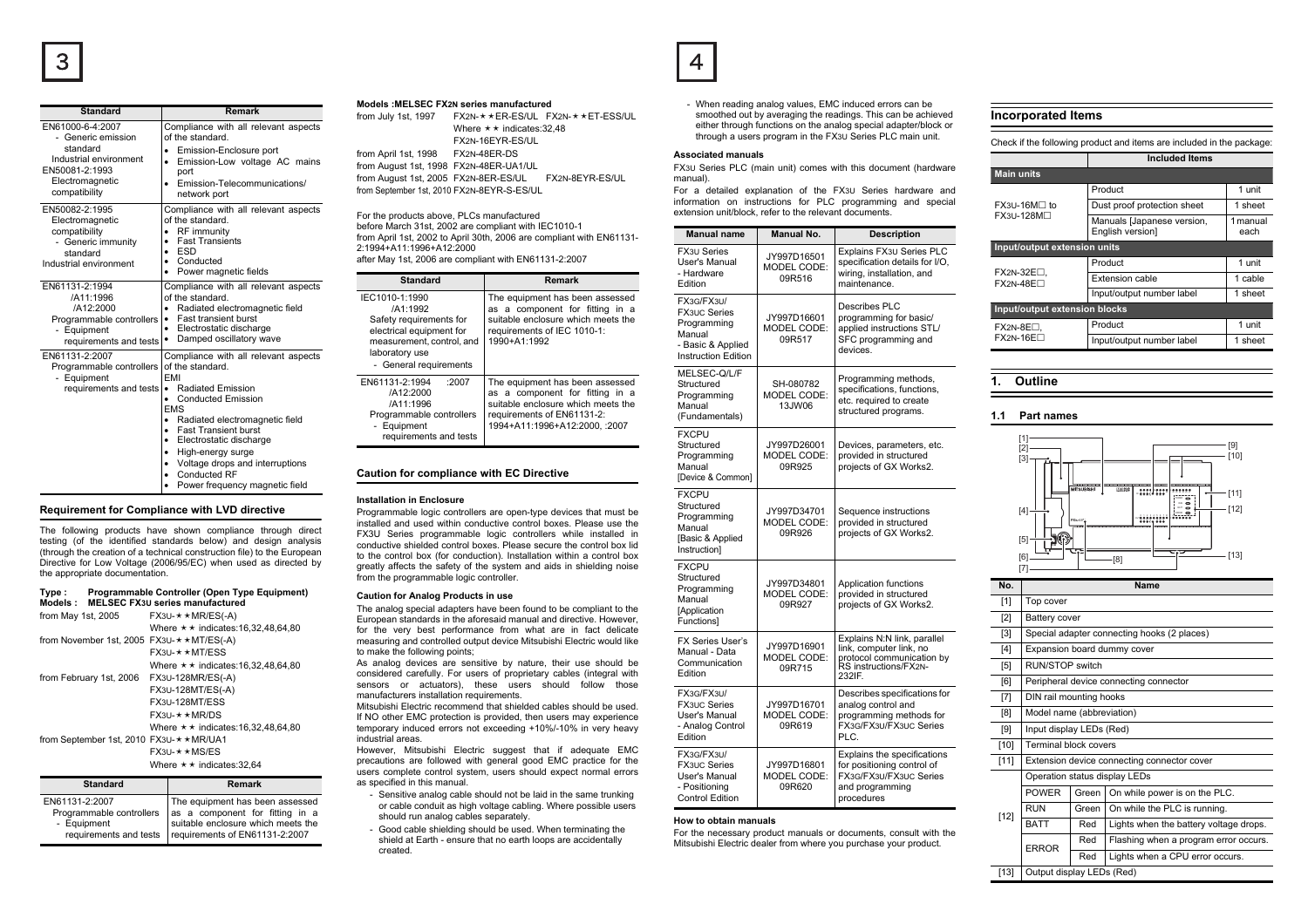#### **With terminal cover open**



| No.   | Name                                                                                     |
|-------|------------------------------------------------------------------------------------------|
| [1]   | Protective terminal covers (FX3U-□M□/□-A is excluded)                                    |
| [2]   | Power supply, Input (X) terminals                                                        |
| $[3]$ | Terminal block mounting screws<br>(FX3∪-16M□ terminal block cannot be installed/removed) |
| [4]   | <b>Terminal names</b>                                                                    |
| [5]   | Output (Y) terminals                                                                     |

### **1.2 External dimensions and weight**

2-ቀ4.5-diam mounting holes (FX3∪-16M⊟, FX3∪-32M⊟ \*1)  $4-44.5-4$  mounting holes (FX3U-48M $\Box$ , FX3U-64M $\Box$ FX3U-80M $\Box$ FX3U-128M $\Box$ )



### \*1 FX3U-32MR/UA1 uses 4-φ4.5 mounting holes.

#### \*2 Except FX3U-32MR/UA1

| Model name              | W:<br>mm (inches) | W1:<br>mm (inches)<br>Direct mounting<br>hole pitches | <b>MASS</b><br>(Weight):<br>kg (lbs) |
|-------------------------|-------------------|-------------------------------------------------------|--------------------------------------|
| FX3U-16M□               | 130 (5.12")       | 103 (4.06")                                           | $0.6(1.32$ lbs)                      |
| FX3U-32M□ <sup>*3</sup> | 150 (5.91")       | 123 (4.85")                                           | $0.65(1.43$ lbs)                     |
| $FX3U-48M\Box$          | 182 (7.17")       | 155 (6.11")                                           | 0.85 (1.87lbs)                       |
| FX3U-64M□*4             | 220 (8.67")       | 193 (7.6")                                            | $1.00$ (2.2lbs)                      |
| FX3U-80M <sub>D</sub>   | 285 (11.23")      | 258 (10.16")                                          | 1.20 (2.64lbs)                       |
| FX3U-128M□              | 350 (13.78")      | 323 (12.72")                                          | 1.80 (3.96lbs)                       |

## \*3  $FX3U-32MR/UA1$  is equivalent to  $FX3U-48M\square$ .

 $*4$  FX3U-64MR/UA1 is equivalent to FX3U-80M $\Box$ .

## **Installation**

•35-mm-wide DIN rail or Direct (screw) mounting (M4)

## **2. Installation (general specifications)**

As for installation of the input/output extension units/blocks, special adapters and expansion boards, refer to FX3U Series User's Manual - Hardware Edition.

#### **INSTALLATION**  $\triangle$ CAUTION **PRECAUTIONS**

•

•

•

•

- Use the product within the generic environment specifications described in section 2.1 of this manual.
- Never use the product in areas with excessive dust, oily smoke, conductive dusts, corrosive gas (salt air, Cl2, H2S, SO2 or NO2), flammable gas, vibration or impacts, or exposed to high temperature, condensation, or rain and wind.
- If the product is used in such conditions, electric shock, fire, malfunctions, deterioration or damage may occur.
- Do not touch the conductive parts of the product directly to avoid failure or malfunctions.
- • Install the product securely using a DIN rail or mounting screws. Install the product on a flat surface.
- If the mounting surface is rough, undue force will be applied to the PC board, thereby causing nonconformities.
- • When drilling screw holes or wiring, make sure cutting or wire debris does not enter the ventilation slits.
- Failure to do so may cause fire, equipment failures or malfunctions.
- Be sure to remove the dust proof sheet from the PLC's ventilation port when installation work is completed. Failure to do so may cause fire, equipment failures or malfunctions.
- • Connect the extension cables, peripheral device cables, input/ output cables and battery connecting cable securely to their designated connectors.
- Unsecured connection may cause malfunctions.
- • Turn off the power before attaching or detaching the following devices.
	- Failure to do so may cause device failures or malfunctions. - Peripheral devices, display modules, expansion boards and
- special adapters Extension units/blocks and the FX Series terminal block
- Battery and memory cassette

#### **INSTALLATION**  $\triangle$ CAUTION **PRECAUTIONS**

• Connect the extension cables, peripheral device cables, input/ output cables and battery connecting cable securely to their designated connectors.

Unsecured connection may cause malfunctions.

- • Turn off the power before attaching or detaching the following devices.
- Failure to do so may cause device failures or malfunctions.
- Peripheral devices, display modules, expansion boards and special adapters
- Extension units/blocks and the FX Series terminal block- Battery and memory cassette

#### **Notes**

- When a dust proof sheet is supplied with an extension unit/ block, keep the sheet applied to the ventilation slits during installation and wiring work.
- To prevent temperature rise, do not install the PLC on a floor, a ceiling or a vertical surface.
- Install it horizontally on a wall as shown in section 2.2.
- • Keep a space of 50 mm (1.97") or more between the unit main body and another device or structure (part A). Install the unit as far away as possible from high-voltage lines, high-voltage devices and power equipment.

|  | .,<br>v |  |
|--|---------|--|
|--|---------|--|

#### **WIRING** *ODANGER* **PRECAUTIONS**

• Cut off all phases of the power supply externally before installation or wiring work in order to avoid damage to the product or electric shock.

## **2.1 Generic specifications**

| Item                                   | <b>Specification</b>                                                                                                                      |                        |                                                     |                           |                                        |  |
|----------------------------------------|-------------------------------------------------------------------------------------------------------------------------------------------|------------------------|-----------------------------------------------------|---------------------------|----------------------------------------|--|
| Ambient<br>temperature                 | 0 to 55°C (32 to 131°F) when operating and -25 to<br>75°C (-13 to 167°F) when stored                                                      |                        |                                                     |                           |                                        |  |
| Ambient<br>humidity                    | 5 to 95%RH (no condensation) when operating                                                                                               |                        |                                                     |                           |                                        |  |
|                                        |                                                                                                                                           | Fre-<br>quency<br>(Hz) | Accele-<br>ration<br>$(m/s^2)$                      | Half<br>amplitude<br>(mm) |                                        |  |
| Vibration                              | When                                                                                                                                      | 10 to 57               |                                                     | 0.035                     | Sweep Count<br>for X, Y, Z: 10         |  |
| resistance*1                           | installed<br>on DIN<br>rail                                                                                                               | 57 to 150              | 4.9                                                 |                           | times<br>(80 min in<br>each direction) |  |
|                                        | When                                                                                                                                      | 10 to 57               | $\overline{\phantom{0}}$                            | 0.075                     |                                        |  |
|                                        | installed<br>directly                                                                                                                     | 57 to 150              | 9.8                                                 |                           |                                        |  |
| Shock<br>resistance*1                  | 147 m/s <sup>2</sup> Acceleration, Action time: 11ms, 3 times by<br>half-sine pulse in each direction X, Y, and Z                         |                        |                                                     |                           |                                        |  |
| <b>Noise</b><br>resistance             | By noise simulator at noise voltage of 1,000 Vp-p,<br>noise width of 1 µs, rise time of 1 ns and period of 30<br>to 100 Hz                |                        |                                                     |                           |                                        |  |
| <b>Dielectric</b><br>withstand         | 1.5kV AC for one<br>minute                                                                                                                |                        |                                                     |                           |                                        |  |
| voltage <sup>*2</sup>                  | 500V AC for one<br>minute                                                                                                                 |                        | terminals<br>Between each<br>and<br>ground terminal |                           |                                        |  |
| Insulation<br>resistance <sup>*2</sup> | 5M $\Omega$ or more by<br>500V DC megger                                                                                                  |                        |                                                     |                           |                                        |  |
| Grounding                              | Class D grounding (grounding resistance: 100 $\Omega$ or<br>less) < Common grounding with a heavy electrical<br>system is not allowed.>*3 |                        |                                                     |                           |                                        |  |
| Working<br>atmosphere                  | Free from corrosive or flammable gas and excessive<br>conductive dusts                                                                    |                        |                                                     |                           |                                        |  |
| Working<br>altitude                    | $<$ 2000 $m$ <sup>*4</sup>                                                                                                                |                        |                                                     |                           |                                        |  |
|                                        |                                                                                                                                           |                        |                                                     |                           |                                        |  |

- \*1 The criterion is shown in IEC61131-2.
- \*2 Dielectric withstand voltage and insulation resistance are shown in the following table.

| <b>Terminal</b>                                                                                       | <b>Dielectric</b><br>strength   | Insulation<br>resistance                |
|-------------------------------------------------------------------------------------------------------|---------------------------------|-----------------------------------------|
| Main units, Input/output extension units/blocks                                                       |                                 |                                         |
| Between power supply terminal<br>(AC power) and ground<br>terminal                                    | 1.5 kV AC for<br>one minute     |                                         |
| Between power supply terminal<br>(DC power) and ground<br>terminal                                    | 500V AC for<br>one minute       |                                         |
| Between 24V DC service power<br>supply connected to input<br>terminal (24V DC) and ground<br>terminal | 500V AC for<br>one minute       | $5M\Omega$ or more by<br>500V DC megger |
| Between input terminal (100V<br>AC) and ground terminal                                               | 1.5 kV AC for<br>one minute     |                                         |
| Between output terminal (relay)<br>and ground terminal                                                | 1.5 kV AC for<br>one minute     |                                         |
| Between output terminal<br>(transistor) and ground terminal                                           | 500V AC for<br>one minute       |                                         |
| Between output terminal (triac)<br>and ground terminal                                                | 1.5 kV AC for<br>one minute     |                                         |
| Expansion boards, Special adapters,<br><b>Special function units/blocks</b>                           |                                 |                                         |
| Between terminal of expansion<br>board and ground terminal                                            | Not allowed                     | Not allowed                             |
| Between terminal of special<br>adapter and ground terminal                                            | 500V AC for<br>1 <sub>min</sub> | $5M\Omega$ or more by<br>500V DC megger |
| Special function unit/block                                                                           |                                 | Each manual                             |

For dielectric with stand voltage test and insulation resistance test of each product, refer to the following manual.

#### → **Refer to FX3U Series User's Manual - Hardware Edition.**

\*3 For common grounding, refer to section 3.3.

\*4 The PLC cannot be used at a pressure higher than the atmospheric pressure to avoid damage.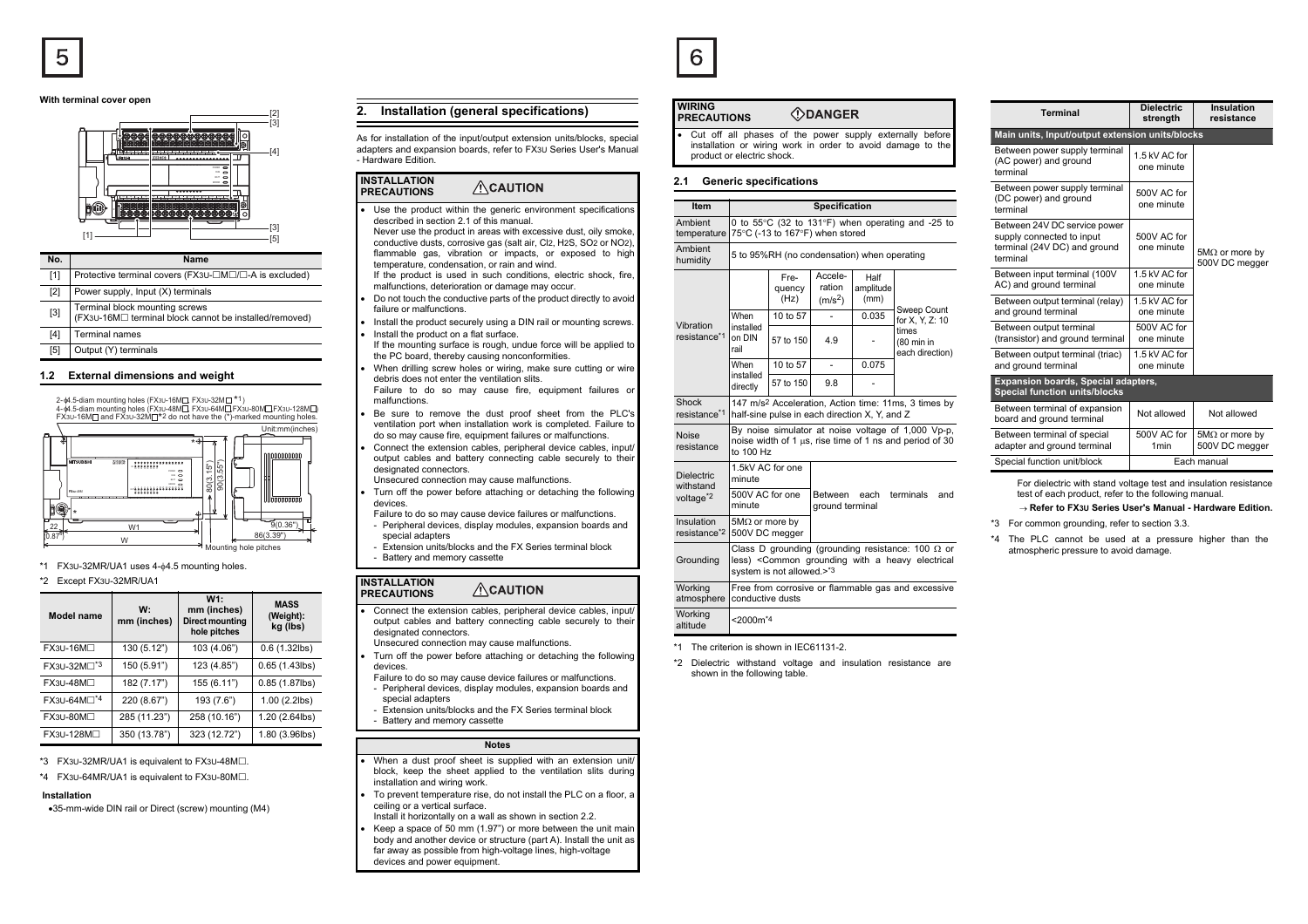## **2.2 Installation location**

Install the PLC in an environment conforming to the generic specifications (section 2.1), installation precautions and notes. For more details, refer to FX3U Series User's Manual - Hardware Edition.

## **Installation location in enclosure**



## **Space in enclosure**

Extension devices can be connected on the left and right sides of the main unit of the PLC.

 If you intend to add extension devices in the future, keep necessary spaces on the left and right sides.

Configuration without extension cable



Configuration in 2 stages with extension cable



## **2.2.1 Affixing The Dust Proof Sheet**

The dust proof sheet should be affixed to the ventilation port before beginning the installation and wiring work.

→ **For the affixing procedure, refer to the instructions on the dust proof sheet.**

Be sure to remove the dust proof sheet when the installation and wiring work is completed.

## **2.3 Procedures for installing to and detaching from DIN rail**

The products can be installed on a DIN46277 rail [35mm (1.38") widel. This section explains the installations of the main units. For the input/output extension units/blocks and special adapters, refer to the following manual.

## → **Refer to FX3U Series User's Manual - Hardware Edition.**

## **2.3.1 Installation**

1) Connect the expansion boards and special adapters to the main unit.

## 2) Push out all DIN rail mounting hooks (below fig.A)





4) Lock the DIN rail mounting hooks (below fig.D) while pressing the PLC against the DIN rail.



## **2.4 Procedures for installing directly (with M4 screws)**

The product can be installed directly on the panel (with screws). This section explains the installation of the main units. As for the details of the installation/detaching for input extension units/blocks and special adapters, refer to the following manual.

→ **Refer to FX3U Series User's Manual - Hardware Edition.**

## **2.4.1 Mounting hole pitches**

Refer to the External Dimensions (section 1.2) for the product's mounting hole pitch information.

As for the details of the mounting hole pitches for extension unit/ block and special adapters, refer to the following manual.

→ **Refer to FX3U Series User's Manual - Hardware Edition.**

## **2.4.2 Installation**

- 1) Make mounting holes in the mounting surface referring to the external dimensions diagram.
- 2) Fit the main unit (A in the right figure) based on the holes, and secure it with M4 screws (B in the right figure). The mounting hole pitches and number of screws depend on the product. Refer to the external dimensions diagram.

## **3. Power supply/input/output specifications and examples of external wiring**

 $5.$  <sup>12</sup> IN  $^{\circ}$ 22 11 14  $^{\circ}$  <sup>2223</sup> <sup>26</sup>3. A

As for the details of the power supply wiring and input/output wiring. refer to FX3U Series User's Manual - Hardware Edition.

#### **DESIGN ODANGER PRECAUTIONS**

- • Make sure to have the following safety circuits outside of the PLC to ensure safe system operation even during external power supply problems or PLC failure.
- Otherwise, malfunctions may cause serious accidents. 1) Most importantly, have the following: an emergency stop
- circuit, a protection circuit, an interlock circuit for opposite movements (such as normal vs. reverse rotation), and an interlock circuit (to prevent damage to the equipment at the upper and lower positioning limits).
- 2) Note that when the PLC CPU detects an error, such as a watchdog timer error, during self-diagnosis, all outputs are turned off. Also, when an error that cannot be detected by the PLC CPU occurs in an input/output control block, output control may be disabled.

External circuits and mechanisms should be designed to ensure safe machinery operation in such a case.

3) Note that when an error occurs in a relay, triac or transistor output device, the output could be held either on or off. For output signals that may lead to serious accidents, external circuits and mechanisms should be designed to ensure safe machinery operation in such a case.

#### **DESIGN**  $\Lambda$ CAUTION **PRECAUTIONS**

- • Do not bundle the control line together with or lay it close to the main circuit or power line. As a guideline, lay the control line at least 100mm (3.94") or more away from the main circuit or power line.
	- Noise may cause malfunctions.
- • Install module so that excessive force will not be applied to the built-in programming connectors, power connectors or I/O connectors.
- Failure to do so may result in wire damage/breakage or PLC failure.

## **Notes**

- • Simultaneously turn on and off the power supplies of the main unit and extension devices.
- • Even if the AC power supply causes an instantaneous power failure for less than 10 ms, the PLC can continue to operate.
- • Even if the DC power supply causes an instantaneous power failure for less than 5ms, the PLC can continue to operate.
- • If a long-time power failure or an abnormal voltage drop occurs, the PLC stops, and output is turned off. When the power supply is restored, it will automatically restart (when the RUN input is on).

#### **WIRING** *<u>ODANGER</u>* **PRECAUTIONS**

• Cut off all phases of the power supply externally before installation or wiring work in order to avoid damage to the product or electric shock.

#### **WIRING ACAUTION PRECAUTIONS**

- • Connect the AC power supply to the dedicated terminals specified in this manual
- If an AC power supply is connected to a DC input/output terminal or DC power supply terminal, the PLC will burn out. Do not wire vacant terminals externally.
- Doing so may damage the product.
- 

•

•

- • Use class D grounding (grounding resistance of 100Ω or less) with a wire of 2mm<sup>2</sup> or thicker on the grounding terminal of the FX3U Series main unit.
- However, do not connect the ground terminal at the same point as a heavy electrical system.
- • When drilling screw holes or wiring, make sure cutting or wire debris does not enter the ventilation slits.
- Failure to do so may cause fire, equipment failures or malfunctions.
- • Make sure to properly wire to the terminal in accordance with the following precautions.

Failure to do so may cause electric shock, equipment failures, a short-circuit, wire breakage, malfunctions, or damage to the product.

- The disposal size of the cable end should follow the dimensions described in the manual.
- Tightening torque should follow the specifications in the manual.

# **Notes**

- Input/output wiring 50 to 100 m (164'1" to 328'1") long will cause almost no problems of noise, but, generally, the wiring length should be less than 20 m (65'7") to ensure the safety.
- • Extension cables are easily affected by noise. Lay the cables at a distance of at least 30 to 50 mm (1.19" to 1.97") away from the PLC output and other power lines.

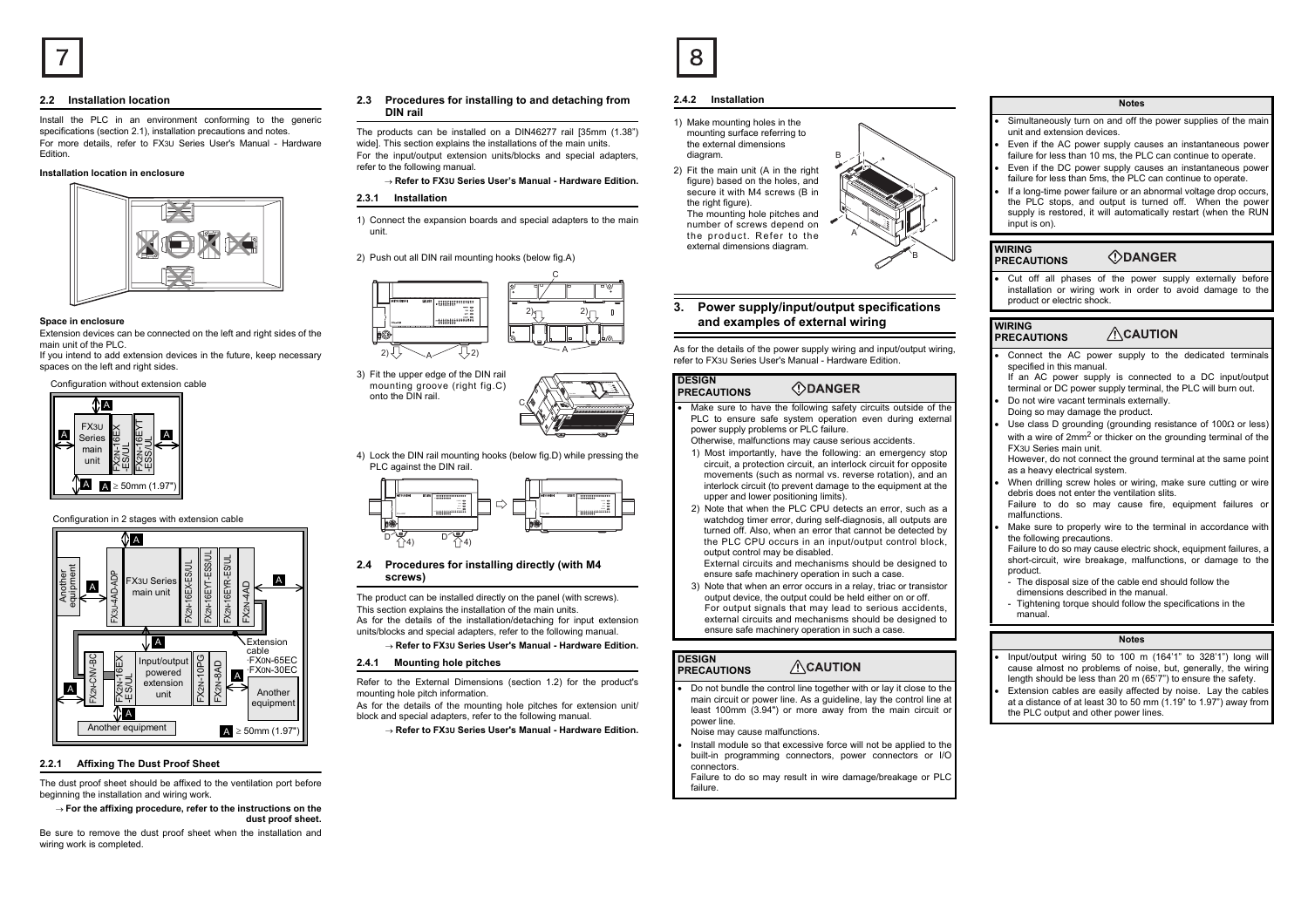## **3.1 Wiring**

## **3.1.1 Cable end treatment and tightening torque**

For the terminals of FX3U series PLC, M3 screws are used. The electric wire ends should be treated as shown below.Tighten the screws to a torque of 0.5 to 0.8 N•m. Do not tighten terminal screws exceeding the specified torque. Failure to do so may cause equipment failures or malfunctions.

#### • When one wire is connected to one terminal



### **<Reference>**

| Terminal<br><b>Manufacturer</b>                          | Type No.   | <b>Certification</b> | <b>Pressure</b><br><b>Bonding Tool</b> |
|----------------------------------------------------------|------------|----------------------|----------------------------------------|
| <b>JAPAN</b><br><b>SOLDERLESS</b><br><b>TERMINAL MFG</b> | FV1.25-B3A | <b>UL Listed</b>     | YA-1(JST)                              |
| CO LTD (JST)                                             | FV2-MS3    |                      |                                        |

#### • When two wires are connected to one terminal



#### **<Reference>**

| <b>Terminal</b><br><b>Manufacturer</b>                                   | Type No.   | <b>Certification</b> | <b>Pressure</b><br><b>Bonding Tool</b> |
|--------------------------------------------------------------------------|------------|----------------------|----------------------------------------|
| <b>JAPAN</b><br><b>SOLDERLESS</b><br><b>TERMINAL MFG</b><br>CO LTD (JST) | FV1.25-B3A | UL Listed            | $YA-1(JST)$                            |

## **3.1.2 Removal and installation of quick-release terminal block**

- Removal Unscrew the terminal block mounting screw [both right] and left screws] evenly, and remove the terminal block. Installation Place the terminal block in the specified position, and
- tighten the terminal block mounting screw evenly [both right and left screws]. Tightening torque 0.4 to 0.5 N•<sup>m</sup> Do not tighten the terminal block mounting screws exceeding the specified torque. Failure to do so may cause equipment failures or malfunctions.
	- \* Pay attention so that the center of the terminal block is not lifted.

## **3.2 Power supply specifications and example of external wiring**

- As for the details of the power supply specifications and example of external wiring, refer to the following manual.
- → **Refer to FX3U Series User's Manual Hardware Edition.**
- **3.2.1 Power supply specifications [Main unit, Input/output extension units]**

| Item                                                                                    |                                     | <b>Specification</b>                                                                                           |                                                                                                            |  |
|-----------------------------------------------------------------------------------------|-------------------------------------|----------------------------------------------------------------------------------------------------------------|------------------------------------------------------------------------------------------------------------|--|
|                                                                                         |                                     | AC power type                                                                                                  | DC power type <sup>*6</sup>                                                                                |  |
| Supply voltage                                                                          |                                     | 100 - 240V AC                                                                                                  | 24 V DC                                                                                                    |  |
| Allowable                                                                               | Main unit                           |                                                                                                                | 16.8 to 28.8V DC <sup>*5</sup>                                                                             |  |
| supply<br>85 to 264V AC<br>FX2N-32E <sub>[1</sub><br>voltage<br>$FX2N-48E\Box$<br>range |                                     |                                                                                                                | 24V DC +20%,<br>$-30%$                                                                                     |  |
| Rated frequency                                                                         |                                     | 50/60Hz                                                                                                        |                                                                                                            |  |
| Allowable instantaneous<br>power failure time                                           |                                     | Operation can be<br>continued upon<br>occurrence of<br>instantaneous<br>power failure for<br>10 ms or less. *4 | Operation can be<br>continued upon<br>occurrence of<br>instantaneous<br>power failure for 5<br>ms or less. |  |
|                                                                                         | FX3U-16M□ to<br>32M <sup>-7</sup> 7 | 250V 3.15A                                                                                                     |                                                                                                            |  |
| Power<br>fuse                                                                           | FX3U-48M□ to<br>128M <sup>∩</sup>   | 250V 5A                                                                                                        |                                                                                                            |  |
|                                                                                         | $FX2N-32E\Box$                      | 250V 3.15A                                                                                                     |                                                                                                            |  |
|                                                                                         | $FX2N-48E\Box$                      | 250V 5A                                                                                                        | 250V 5A                                                                                                    |  |
| Rush                                                                                    | Main unit                           | 30A max. 5ms or<br>less/100V AC<br>65A max. 5ms or<br>less/200V AC                                             | 35A max. 0.5ms or<br>less/24V DC                                                                           |  |
| current                                                                                 | FX2N-32E□,<br>$FX2N-48E\Box$        | 40A max. 5ms or<br>less/100V AC<br>60A max. 5ms or<br>less/200V AC                                             |                                                                                                            |  |
|                                                                                         | FX3U-16M□                           | 30W                                                                                                            | 25W                                                                                                        |  |
|                                                                                         | <b>FX3U-32M</b> □                   | 35W                                                                                                            | 30W                                                                                                        |  |
|                                                                                         | FX3U-48M□                           | 40W                                                                                                            | 35W                                                                                                        |  |
| Power                                                                                   | $FX3U-64M\square$                   | 45W                                                                                                            | 40W                                                                                                        |  |
| consumption<br>*1                                                                       | FX3U-80M <sub>D</sub>               | 50W                                                                                                            | 45W                                                                                                        |  |
|                                                                                         | FX3U-128M□                          | 65W                                                                                                            |                                                                                                            |  |
|                                                                                         | FX2N-32E□                           | 30W(35VA)                                                                                                      |                                                                                                            |  |
|                                                                                         | $FX2N-48E\Box$                      | 35W(45VA)                                                                                                      | 30W                                                                                                        |  |
| 24V DC                                                                                  | FX3U-16M□ to<br>32M <sub>D</sub>    | 400mA or less                                                                                                  |                                                                                                            |  |
| service<br>power<br>supply <sup>*2</sup>                                                | FX3U-48M <sup>∩</sup> to<br>128M□   | 600mA or less                                                                                                  |                                                                                                            |  |
|                                                                                         | $FX2N-32E\Box$                      | 250 <sub>m</sub> A                                                                                             | $\overline{\phantom{0}}$                                                                                   |  |
|                                                                                         | $FX2N-48E$                          | 460mA                                                                                                          |                                                                                                            |  |
| 5V DC                                                                                   | Main unit                           | 500 mA or less                                                                                                 |                                                                                                            |  |
| builtin<br>power                                                                        | FX2N-32E□                           | 690mA or less                                                                                                  |                                                                                                            |  |
| supply <sup>*3</sup>                                                                    | $FX2N-48E$                          |                                                                                                                |                                                                                                            |  |



\*1 Does not include the power consumption of extension units / special extension units, and of the extension blocks / special extension blocks connected to those units. For the power (current) consumed by the extension units/ blocks for input/output, refer to FX3U Series User's Manual - Hardware Edition.

 For the power consumed by the special extension units/blocks, refer to the appropriate manual.

\*2 When input/output extension blocks are connected, the 24V DC service power supply is consumed by the blocks, and the current value to be used by the main unit is reduced. The AC power (AC input) type and DC power type do not have a service power supply.

\*3 Cannot be used to supply power to an external destination. The power is supplied to input/output extension blocks, special extension blocks, special adapters and expansion boards. The following manual shows further information.

#### → **Refer to FX3U Series User's Manual - Hardware Edition.**

- \*4 When the supply voltage is 200 V AC, the time can be changed to 10 to 100 ms by editing the user program.
- \*5 When supply voltage is DC 16.8-19.2V, the connectable extension equipment decreases. The following manual shows further information.

#### → **Refer to FX3U Series User's Manual - Hardware Edition.**

\*6 When attaching high-speed input/output special adapter (FX3U-4HSX-ADP, FX3U-2HSY-ADP) and special function block (FX0N-3A, FX2N-2AD, FX2N-2DA), the number of connectable modules to the main unit is limited, due to the current consumption (internal 24V DC) at startup. The following manual shows further information.

#### → **Refer to FX3U Series User's Manual - Hardware Edition.**

\*7 250V 5A is specified for the power fuse of FX3U-32MR/UA1.

#### **3.2.2 Example of external wiring (AC power type)**

100 to 240V AC power is supplied to the main unit and input/output extension units. For the details of wiring work, refer to section 3.1.



Power supply for loads connected to PLC output terminals

MC

## **3.2.3 Example of external wiring (DC power type)**

24V DC power is supplied to the main unit and input/output extension unit. For the details of wiring work, refer to section 3.1.



# **3.3 Grounding**

Ground the PLC as stated below.

- Perform class D grounding. (Grounding resistance: 100 Ω or less)
- Ground the PLC independently if possible. If it cannot be grounded independently, ground it jointly as shown below.

| <b>PLC</b> | Another<br>equipment                      | <b>PLC</b> | Another<br>equipment                 | <b>PLC</b> | Another<br>equipment              |
|------------|-------------------------------------------|------------|--------------------------------------|------------|-----------------------------------|
|            |                                           |            |                                      |            |                                   |
|            | Independent grounding<br>(Best condition) |            | Shared grounding<br>(Good condition) |            | Common grounding<br>(Not allowed) |

- Use ground wires thicker than AWG14 (2 mm<sup>2</sup>).
- Position the grounding point as close to the PLC as possible to decrease the length of the ground wire.

#### **3.4 Input specifications and external wiring**

As for the details of the input specifications and external wiring, refer to the following manual.

# → **Refer to FX3U Series User's Manual - Hardware Edition.**

## **3.4.1 Input specifications (24V DC input type)**

|                    | Item                                                 | <b>Specification</b>              |
|--------------------|------------------------------------------------------|-----------------------------------|
|                    | $FX2N-8ER$                                           | 4 points (8 points) <sup>*1</sup> |
|                    | FX3U-16M□.<br>$FX2N-8EX \square$                     | 8 points                          |
| Number of<br>input | FX3U-32M□.<br>$FX2N-16EX\square$ .<br>$FX2N-32E\Box$ | 16 points                         |
| points             | FX3U-48M□.<br>$FX2N-48E\Box$                         | 24 points                         |
|                    | FX3U-64M□                                            | 32 points                         |
|                    | FX3U-80M□                                            | 40 points                         |
|                    | FX3∪-128M□                                           | 64 points                         |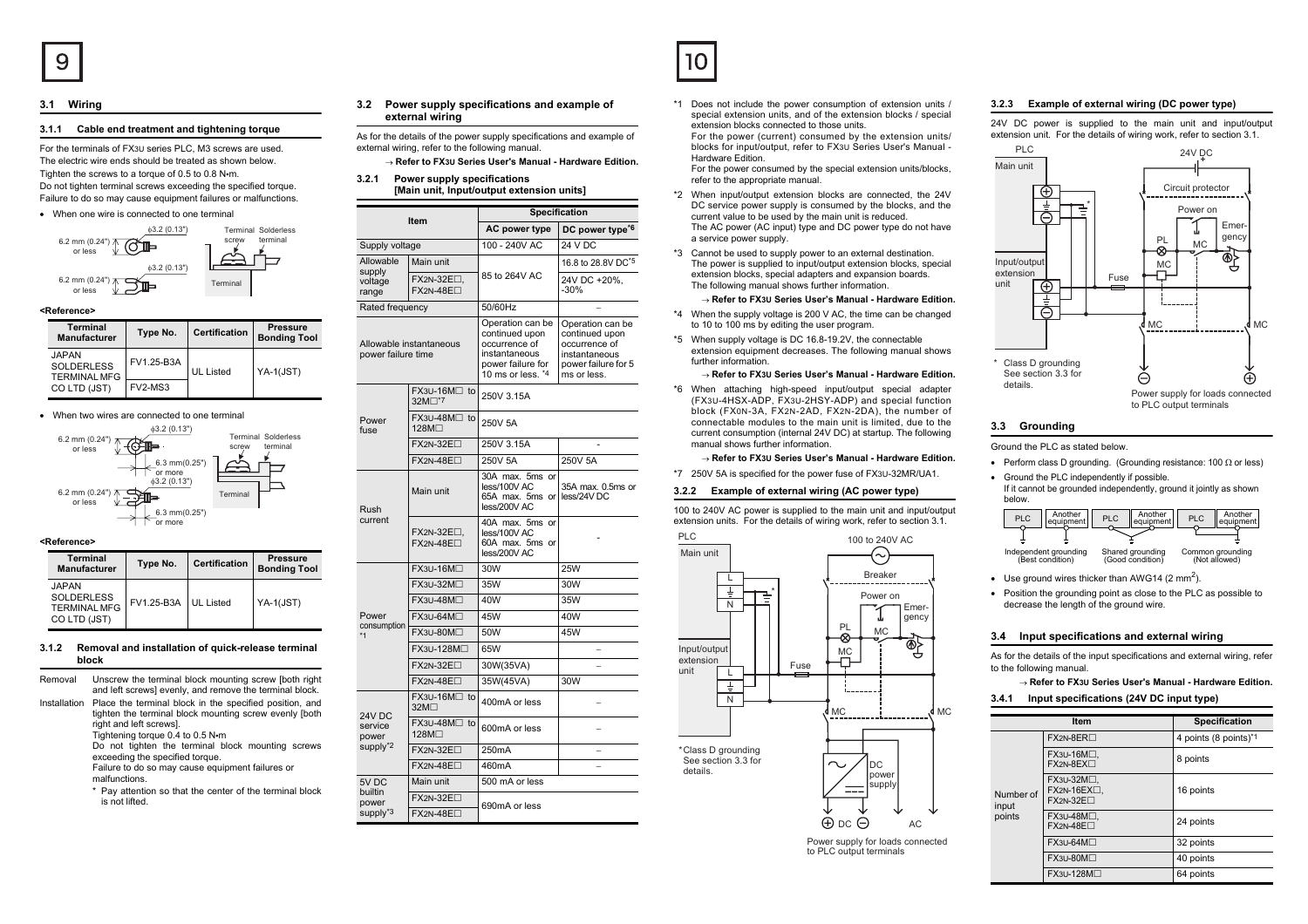| ltem                               |                                      | Specification                                                                                                                                                           |                                                          |
|------------------------------------|--------------------------------------|-------------------------------------------------------------------------------------------------------------------------------------------------------------------------|----------------------------------------------------------|
| Input connecting type              |                                      | Refer to FX3U Series                                                                                                                                                    |                                                          |
| Input form                         |                                      | User's Manual -<br><b>Hardware Edition</b>                                                                                                                              |                                                          |
| Main units                         |                                      | AC power Type                                                                                                                                                           | 24V DC +10%, -10%                                        |
| Input                              |                                      | DC power Type                                                                                                                                                           | <b>24V DC</b><br>$+20\%$ , $-30\%$                       |
| signal<br>voltage                  | Input/output                         | AC power Type                                                                                                                                                           | 24V DC<br>$+10\%$ , $-10\%$                              |
|                                    | extension<br>unit                    | DC power Type                                                                                                                                                           | 24V DC +20%, -30%                                        |
|                                    |                                      | X000 to X005                                                                                                                                                            | $3.9k\Omega$                                             |
|                                    |                                      | X006, X007                                                                                                                                                              | $3.3k\Omega$                                             |
| Input<br>impedance                 | Main units                           | X010 or more                                                                                                                                                            | $4.3k\Omega$<br>(Does<br>not apply<br>to<br>FX3U-16M□.)  |
|                                    | Input/output<br>extension unit/block |                                                                                                                                                                         | 4.3k <sub>2</sub>                                        |
|                                    |                                      | X000 to X005                                                                                                                                                            | 6mA/24V DC                                               |
|                                    |                                      | X006, X007                                                                                                                                                              | 7mA/24V DC                                               |
| Input<br>signal<br>current         | Main units                           | X010 or more                                                                                                                                                            | 5mA/24V DC<br>(Does not apply<br>to<br>FX3U-16M□.)       |
|                                    | Input/output<br>extension unit/block |                                                                                                                                                                         | 5mA/24V DC                                               |
|                                    |                                      | X000 to X005                                                                                                                                                            | 3.5mA or more                                            |
|                                    |                                      | X006, X007                                                                                                                                                              | 4.5mA or more                                            |
| ON input<br>sensitivity<br>current | Main units                           | X010 or more                                                                                                                                                            | 3.5mA or more<br>apply<br>(Does not<br>to<br>FX3U-16M□.) |
|                                    | Input/output<br>extension unit/block |                                                                                                                                                                         | 3.5mA or more/24V DC                                     |
|                                    | OFF input sensitivity current        |                                                                                                                                                                         | 1.5mA or less                                            |
| Input response time                |                                      |                                                                                                                                                                         | Approx. 10ms                                             |
| Input signal form                  |                                      | Sink input:<br>۰<br>No-voltage contact<br>input<br>NPN open<br>collector transistor<br>Source input:<br>No-voltage contact<br>input<br>PNP open<br>collector transistor |                                                          |
| Input circuit insulation           |                                      | Photocoupler<br>insulation                                                                                                                                              |                                                          |
| Input operation display            |                                      | LED on panel lights<br>when photocoupler is<br>driven.                                                                                                                  |                                                          |

\*1 Each value inside ( ) indicates the number of occupied points.

## **3.4.2 Examples of 24V DC input wiring[AC power type]**



\*Class D grounding See section 3.3 for details.

[1]:Main unit, Input/output extension unit (Common to both sink and source inputs)

[2]:Input/output extension block (Common to both sink and source inputs)

## **3.4.3 Examples of 24V DC input wiring[DC power type]**



- \*2 Do not connect the (0V), (24V) terminals with others, since they are not available.
- [1]:Main unit, Input/output extension unit
- [2]:Input/output extension block (Common to both sink and source inputs)
	- (Common to both sink and source inputs)



## **3.4.4 Instructions for connecting input devices**

1) In the case of no-voltage contact:

The input current of this PLC is 5 to 7 mA/24V DC. Use input devices applicable to this minute current. If no-voltage contacts (switches) for large current are used, contact failure may occur.

### <Example> Products of OMRON

| Type                | Model<br>name           | Type                    | <b>Model name</b> |
|---------------------|-------------------------|-------------------------|-------------------|
| Microswitch         | Models Z, V<br>and D2RV | Operation<br>switch     | Model A3P         |
| Proximity<br>switch | Model TL                | Photoelectric<br>switch | Model E3S         |

2) In the case of input device with built-in series diode: The voltage drop of the series diode should be approx. 4 V or less.

 When lead switches with a series LED are used, up to two switches can be connected in series.

Also make sure that the input current is over the input-sensing level while the switches are ON.



3) In the case of input device with built-in parallel resistance: Use a device having a parallel resistance, Rp, of 15 k $\Omega$  or more. When the resistance is less than 15 k $\Omega$ , connect a bleeder resistance, Rb, obtained from the formula as shown in the following figure.



0V



### 4) In the case of 2-wire proximity switch:

Use a two-wire proximity switch whose leakage current,  $\,$  I $\ell$  , is 1.5 mA or less when the switch is off. When the current is 1.5 mA or more, connect a bleeder resistance, Rb, obtained from formula as shown in the following

figure.

$$
\mathsf{Rb} \leq \frac{6}{\mathsf{I} \ell \cdot 1.5} (\mathsf{k} \Omega)
$$



# **3.4.5 Input specifications (100V AC input type)**

| <b>Item</b>                  |                               | Specification                                                                              |  |
|------------------------------|-------------------------------|--------------------------------------------------------------------------------------------|--|
|                              | FX2N-8EX-UA1/UL               | 8 points                                                                                   |  |
| Number of<br>input           | FX3U-32MR/UA1                 | 16 points                                                                                  |  |
| points                       | FX2N-48FR-UA1/UL              | 24 points                                                                                  |  |
|                              | FX3U-64MR/UA1                 | 32 points                                                                                  |  |
| Input connecting type        |                               | Refer to FX3U Series User's                                                                |  |
| Input form                   |                               | Manual - Hardware Edition                                                                  |  |
| Input signal voltage         |                               | 100V AC to 120V<br>+10%. -15% 50/60Hz                                                      |  |
| Input impedance              |                               | Approx. 21kΩ/50Hz<br>Approx. 18kΩ/60Hz                                                     |  |
| Input signal current         |                               | 4.7mA/100V AC 50Hz<br>6.2mA/110V AC 60Hz<br>(70% or less when turned on<br>simultaneously) |  |
| ON input sensitivity current |                               | 3.8mA or more                                                                              |  |
|                              | OFF input sensitivity current | 1.7mA or less                                                                              |  |
| Input response time          |                               | Approx. 25ms to 30ms<br>(A high speed receiving is<br>improper)                            |  |
| Input signal form            |                               | Contact input                                                                              |  |
| Input circuit insulation     |                               | Photocoupler insulation                                                                    |  |
| Input operation display      |                               | panel lights when<br>LED on<br>photocoupler is driven.                                     |  |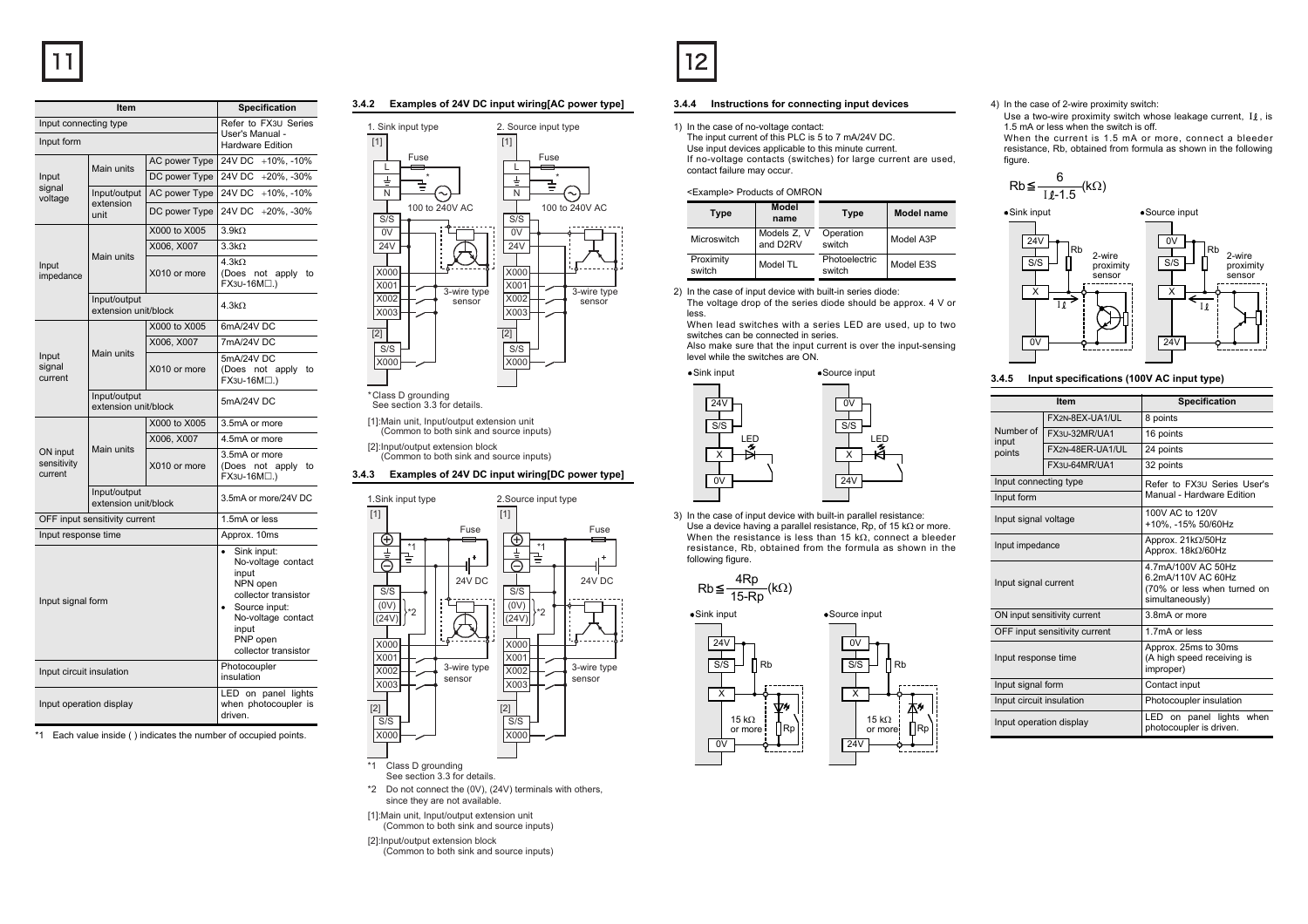## **3.4.6 Examples of 100V AC input wiring**



\*1 Class D grounding See section 3.3 for details.

\*2 Do not take input signals from loads generating surge.

[1]:Main unit, Input/output extension unit (100V AC input type)

[2]:Input extension block

(100V AC input type)

## **3.5 Relay output specifications and example of external wiring**

As for the details of Instructions for connecting input devices, refer to the following manual.

→ **Refer to FX3U Series User's Manual - Hardware Edition.**

#### **3.5.1 Relay output specifications**

| Item                         |                                                                                   | <b>Specification</b>                                                                         |
|------------------------------|-----------------------------------------------------------------------------------|----------------------------------------------------------------------------------------------|
|                              | FX2N-8ER <sub>D</sub>                                                             | 4 points (8 points) <sup>*1</sup>                                                            |
| Number of<br>output          | FX3U-16MR <sup>[1</sup> ,<br>FX2N-8EYR <sub>[1</sub>                              | 8 points                                                                                     |
|                              | FX3U-32MR/ <sup>[1]</sup> .<br>FX2N-32ER <sub>L</sub><br>FX2N-16EYR <sub>[1</sub> | 16 points                                                                                    |
| points                       | FX3U-48MR <sub>[1</sub><br>FX2N-48ER <sub>D</sub>                                 | 24 points                                                                                    |
|                              | $FX3U-64MR/\Box$                                                                  | 32 points                                                                                    |
|                              | FX3U-80MR <sup>T</sup>                                                            | 40 points                                                                                    |
|                              | FX3U-128MR/ES                                                                     | 64 points                                                                                    |
| Output connecting type       |                                                                                   | Refer to FX3U Series User's Manual<br>- Hardware Edition                                     |
| Output form                  |                                                                                   | Relay                                                                                        |
| External power supply        |                                                                                   | 30V DC or less<br>240V AC or less ("250V AC or less" if<br>not a CE, UL, cUL compliant item) |
| Max. load                    | Resistance load                                                                   | 2A/point <sup>*2</sup>                                                                       |
|                              | Inductive load                                                                    | 80VA                                                                                         |
| Min. load                    |                                                                                   | 5V DC, 2mA (reference value)                                                                 |
| Open circuit leakage current |                                                                                   |                                                                                              |
| Response                     | OFF→ON                                                                            | Approx. 10ms                                                                                 |
| time                         | $ON \rightarrow$ OFF                                                              | Approx. 10ms                                                                                 |
| Circuit insulation           |                                                                                   | Mechanical insulation                                                                        |
| Display of output operation  |                                                                                   | LED on panel lights when power is<br>applied to relay coil.                                  |

\*1 Each value inside ( ) indicates the number of occupied points.

- \*2 The total load current of resistance loads per common terminal should be the following value or less.
	- 1 output points/common terminal : 2A
	- 4 output points/common terminal : 8A
	- 8 output points/common terminal : 8A

As for the number of outputs per common terminal, refer to "Chapter 4 interpretation of partition" and the following manual.

→ **Refer to FX3U Series User's Manual - Hardware Edition.**

### **3.5.2 Life of relay output contact**

The product life of relay contacts considerably varies depending on the load type used. Take care that loads generating reverse electromotive force or rush current may cause poor contact or deposition of contacts which may lead to considerable reduction of the contact product life.

1) Inductive load

Inductive loads generate large reverse electromotive force between contacts at shutdown which may cause arcing. At a fixed current consumption, as the power factor (phase between current and voltage) gets smaller, the arc energy gets larger.

The standard life of the contact used for Inductive loads, such as contactors and solenoid valves, is 500 thousand operations at 20VA.

 The following table shows the approximate life of the relay based on the results of our operation life test.

### **Test condition: 1 sec. ON / 1 sec.OFF**.

|                      | Load capacity  | <b>Contact life</b>      |
|----------------------|----------------|--------------------------|
| 0.2A/100V AC<br>20VA |                | 3 million times          |
|                      | $0.1A/200V$ AC |                          |
| 35VA                 | 0.35A/100V AC  | 1 million times          |
|                      | 0.17A/200V AC  |                          |
| 80VA                 | 0.8A/100V AC   | 2 hundred thousand times |
|                      | 0.4A/200V AC   |                          |

The product life of relay contacts becomes considerably shorter than the above conditions when the rush overcurrent is shutdown.

#### → **For countermeasures while using inductive loads, refer to Subsection 3.5.4.**

 Some types of inductive loads generate rush current 5 to 15 times the stationary current at activation. Make sure that the rush current does not exceed the current corresponding to the maximum specified resistance load.

2) Lamp load

Lamp loads generally generate rush current 10 to 15 times the stationary current. Make sure that the rush current does not exceed the current corresponding to the maximum specified resistance load.

3) Capacitive load

Capacitive loads can generate rush current 20 to 40 times the stationary current. Make sure that the rush current does not exceed the current corresponding to the maximum specified resistance load. Capacitive loads such as capacitors may be present in electronic circuit loads including inverters.

> → **For the maximum specified resistance load, refer to Subsection 3.5.1.**

## **3.5.3 Example of relay output wiring**



### **3.5.4 Cautions in external wiring**

For cautions in external wiring, refer to the following manual.

→ **Refer to FX3U Series User's Manual - Hardware Edition.**

#### **Protection circuit for load short-circuiting**

When a load connected to the output terminal short-circuits, the printed circuit board may be burnt out. Fit a protective fuse on the output circuit.

## **Protection circuit of contact when inductive load is used**

An internal protection circuit for the relays is not provided for the relay output circuit. It is recommended to use inductive loads with built-in protection circuits. When using loads without built-in protection circuits, insert an external contact protection circuit, etc. to reduce noise and extend the product life.

## 1) DC circuit

Connect a diode in parallel with the load. Use a diode (for commutation) having the following specifications.

| Item            | <b>Standard</b>                |
|-----------------|--------------------------------|
| Reverse voltage | 5 to 10 times the load voltage |
| Forward current | Load current or more           |

<sup>2)</sup> AC circuit

Connect the surge absorber (combined CR components such as a surge killer and spark killer, etc.) parallel to the load. Select the rated voltage of the surge absorber suitable to the output used. Refer to the table below for other specifications.

| ltem                   | Standard                    |
|------------------------|-----------------------------|
| Electrostatic capacity | Approx. 0.1µF               |
| Resistance value       | Approx. 100 to 200 $\Omega$ |

## **Interlock**

 Loads, such as contactors for normal and reverse rotations, that must not be turned on simultaneously should have an interlock in the PLC program and an external interlock.

#### **Common mode**

Use output contacts of the PLC in the common mode.

#### **3.6 Transistor output specifications and example of external wiring**

As for the details of the transistor output specifications and external wiring, refer to the following manual.

### → **Refer to FX3U Series User's Manual - Hardware Edition.**

#### **3.6.1 Transistor output specifications**

| Item                                      |                                                                          |                                                                            | <b>Specification</b>                                               |
|-------------------------------------------|--------------------------------------------------------------------------|----------------------------------------------------------------------------|--------------------------------------------------------------------|
| FX3U-16MT/ $\Box$ .<br><b>FX2N-8EYT</b> □ |                                                                          |                                                                            | 8 points                                                           |
| Number                                    | FX3U-32MT/□.<br>$FX2N-32ET\square$<br>FX2N-16EYT <sub>D</sub>            |                                                                            | 16 points                                                          |
| of<br>output<br>points                    | FX2N-48ET <sub>D</sub>                                                   | FX3U-48MT/□,                                                               | 24 points                                                          |
|                                           |                                                                          | $FX3U-64MT/\square$                                                        | 32 points                                                          |
|                                           |                                                                          | FX3U-80MT/ $\Box$                                                          | 40 points                                                          |
|                                           |                                                                          | FX3U-128MT/ES(S)                                                           | 64 points                                                          |
|                                           | Output connecting type                                                   |                                                                            | Refer to FX3U Series<br>User's Manual -<br><b>Hardware Edition</b> |
| Output                                    | FX2N-□ET.<br>FX2N-48ET-D.<br>FX2N-□EYT.<br>FX2N-8EYT-H                   |                                                                            | Transistor(Sink)                                                   |
| form                                      | FX3U-COMT/CSS,<br>FX2N-CET-ESS/UL.<br>FX2N-48ET-DSS.<br>FX2N-□EYT-ESS/UL |                                                                            | Transistor(Source)                                                 |
| External power supply                     |                                                                          |                                                                            | 5 to 30V DC                                                        |
|                                           | <b>Resist</b><br>ance<br>load                                            | FX3U-OOMT/O.<br>FX2N-CET.<br>FX2N-□ET-□,<br>FX2N-□EYT,<br>FX2N-TEYT-ESS/UL | 0.5A/point <sup>*1</sup>                                           |
|                                           |                                                                          | FX2N-8EYT-H                                                                | 1A/point <sup>*2</sup>                                             |
| Max.                                      |                                                                          | FX2N-16EYT-C                                                               | 0.3A/point <sup>*3</sup>                                           |
| load                                      | Induct<br>ive<br>load                                                    | FX3U-OOMT/O,<br>FX2N-CET,<br>FX2N-□ET-□,<br>FX2N-□EYT.<br>FX2N-TEYT-ESS/UL | 12W/24V DC <sup>*4</sup>                                           |
|                                           |                                                                          | FX2N-8EYT-H                                                                | 24W/24V DC <sup>*5</sup>                                           |
|                                           |                                                                          | FX2N-16EYT-C                                                               | 7.2W/24V DC <sup>*6</sup>                                          |
| Min. load                                 |                                                                          |                                                                            |                                                                    |
| Open circuit leakage current              |                                                                          |                                                                            | 0.1mA or less/30V DC                                               |
| ON voltage                                |                                                                          |                                                                            | 1.5V or less                                                       |